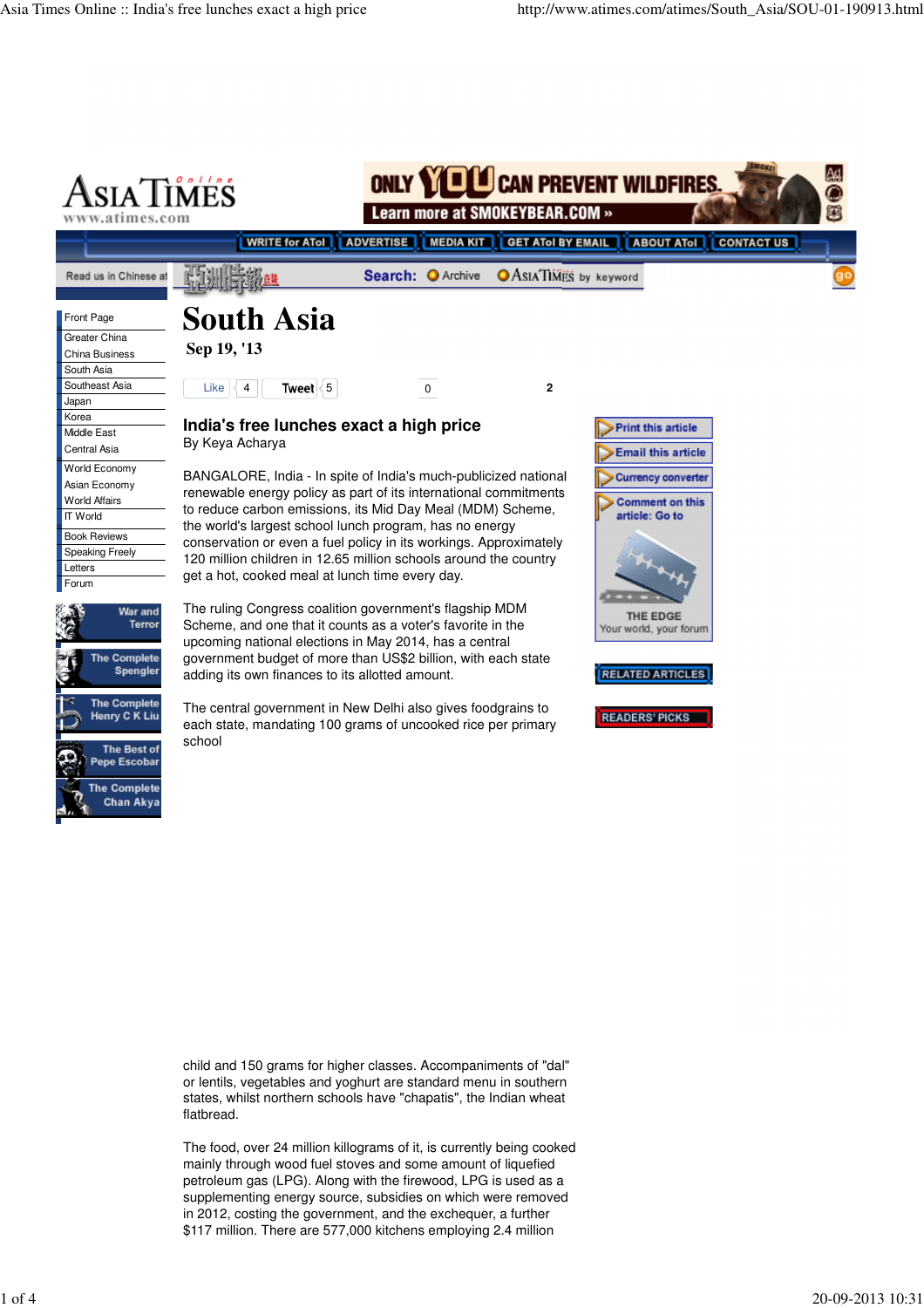**D** 

cooks, mostly women and in rural areas, cooking in "smoke-filled rooms", by the government's own admission.

And yet, in spite of the magnitude and scale of operations, there is almost zero research on the amount of firewood being used daily to fuel the midday meals, and no attention as yet on the impact this is having on deforestation, soil conservation, the health of women and children and a host of related factors, including climate change.

While the Ministry of Human Resource Development in charge of the MDM Scheme has made no public mention of the matter, the Ministry of New and Renewable Energy (MNRE) says it is taking steps to spread the use of biomass-based, smokeless cookstoves in the midday meal scheme.

In 2009, a government initiative to create better technology for cookstoves produced a few improved versions, but the stoves did not end up in the MDM Scheme. "They're not used," says Professor Rajendra Prasad of the Centre for Rural Development Technology at the premier Indian Institute of Technology Delhi, which collaborated with the government on improved technology for cookstoves. "Unless someone tells the schools to use biomass cookstoves, there's no awareness," Prasad tells IPS.

"Unlike the fuel energy sector, there is no lobby to push this; all the attention is given to subsidizing conventional fuels," says Tejaswini Ananthkumar of the Adamya Chethana Trust Bangalore. Adamya Chethana cooks 200,000 government-aided midday meals for 300 schools in Karnataka state, over 75,000 of them catering to children in Bangalore city alone.

In 2012, the trust converted from diesel generator power to biomass briquettes for gasifier energy used for steam generation for its giant cooking vats. Energy costs have since then come crashing down from 60 paise (approximately 1 US cent) per meal to 8 to 9 paise per meal in 2013.

Another well-known organization, the International Society for Krishna Consciousness's Akshaya Patra scheme cooks using biomass gasification in 12 of the 19 midday meal kitchens it has set up in nine Indian states. Both Adamya Chethana and Akshaya Patra are now working on methods to reuse, reduce and recycle water, effluents, kitchen waste and energy in its midday meal kitchens, but these two organizations remain a rare species inside the MDM Scheme.

Though midday meal cooking in cities constitutes less than a quarter of all midday meals in India, turning to low-consumption methods in urban kitchens too works out to significant savings in India's huge petroleum imports (diesel and gas), which leapt to a record \$140 billion in 2011 to 2012 due to globally high petroleum prices.

Dr B S Negi, in charge of the government's cookstove program in the MNRE in Delhi, thinks everybody needs a little patience. "We can't go ahead for the sake of the public without competent approval first," says Negi, speaking of measures the government is currently taking to standardize and push gasifier cookstoves in the market.

But the dissatisfaction amongst those involved in the midday meal scheme continues. "Ask the government what is being done about fuels for these stoves," says Dr H S Mukunda from another premier institute working with the government on gasification, the Bangalore-based Indian Institute of Science's Gasification and Propulsion Laboratory.

Mukunda, who is in charge of working with the MNRE for gasifier technologies, says the technology has been available for over a decade now, but lacks political and administrative push. "This field is so disorganized," he says.